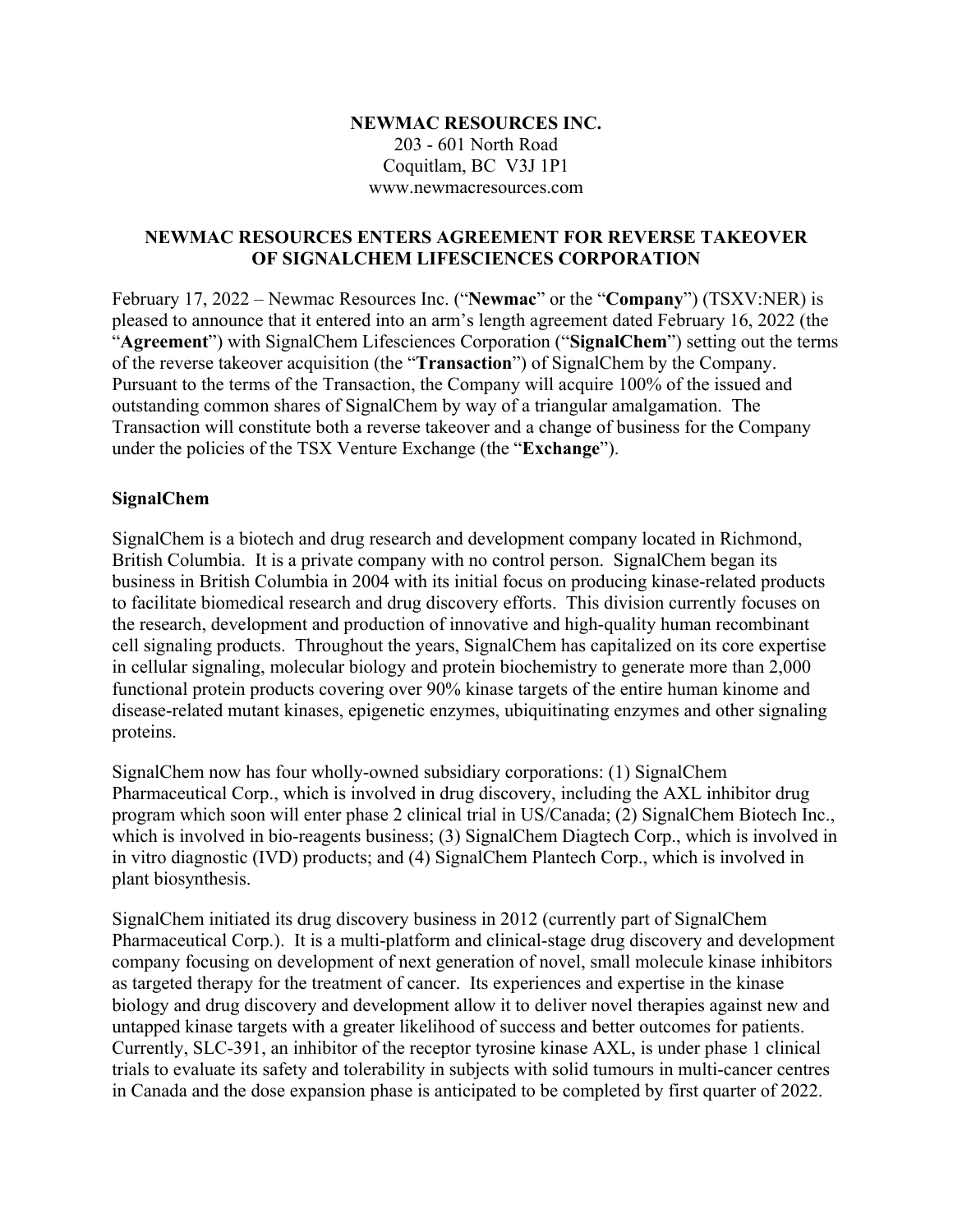Collaboration partnerships have been formed on AXL phase 2 clinical trials with Merck & Co. and Sihuan Pharmaceutical Holdings Group.

SignalChem Biotech Inc. was established in 2004 and focuses on the development, production and marketing of cell signaling reagents through five protein expression systems (bacteria, yeast, plants, insects and eukaryotic cells). SignalChem Biotech Inc. offers over 3,000 cell signaling protein products encompassing wild type and mutant kinases, epigenetic enzymes, ubiquitinating and debituminizing enzymes which are closely related to human disease research, drug development and clinical diagnosis. The bio-reagents business has more than 40 partners/distributors in 54 countries serving over 4,000 clients worldwide, including world known large pharmaceutical companies.

SignalChem Diagtech Corp. and SignalChem Plantech Corp. were established in the past three years to capture rapid growth opportunities and fully utilize SignalChem's deep knowledge and expertise in signaling enzymes, functional proteins and understanding of metabolic pathways in plants to produce the medicinally important secondary metabolites.

According to SignalChem's 2020 year-end audited financial statements, as at December 31, 2020, it had total assets of \$5.6 million, total liabilities of \$4.4 million and shareholders' equity of \$1.2 million. It generated total revenues of \$8.3 million in 2020 with a gross profit of \$6.2 million and net loss of \$0.3 million after all expenses including drug discovery R&D expenditures.

On completion of the Transaction, the Company expects to be a Tier 2 life sciences issuer listed on the Exchange (the "**Resulting Issuer**"). It is also expected that the Resulting Issuer will change its name under the *Business Corporations Act* (British Columbia) to "SignalChem Inc".

### **Transaction**

The Transaction will be effected by a triangular amalgamation (the "**Amalgamation**"). Newmac will incorporate a new subsidiary ("**Newmac Subco**") and Newmac Subco will amalgamate with SignalChem to form an amalgamated company ("**Amalco**"). As a result, Amalco will be a wholly-owned subsidiary of Resulting Issuer at the time of the completion of the Transaction. At the effective time of the Amalgamation: (1) each SignalChem common share issued and outstanding immediately before the effective time of the Amalgamation will be cancelled and, in exchange, each holder thereof will receive 3.5639 Resulting Issuer common shares for each SignalChem common share previously held; (2) each Newmac Subco common share issued and outstanding immediately before the effective time of the Amalgamation will be exchanged for one Amalco common share; (3) as consideration for the issuance of the Resulting Issuer common shares in connection with the Amalgamation, Amalco will issue to Resulting Issuer one Amalco common share for each Resulting Issuer common share issued; and (4) Amalco will be a whollyowned subsidiary of Resulting Issuer. No fractional Resulting Issuer common shares will be issued, the number of Resulting Issuer common shares to be issued will be rounded down to the next whole share, and no cash amount will be payable in lieu thereof.

The exchange ratio is expected to be 3.5639 (the "**Share Exchange Ratio**") based on valuations mutually agreed to by the parties with SignalChem at \$100 million and Newmac at \$7 million.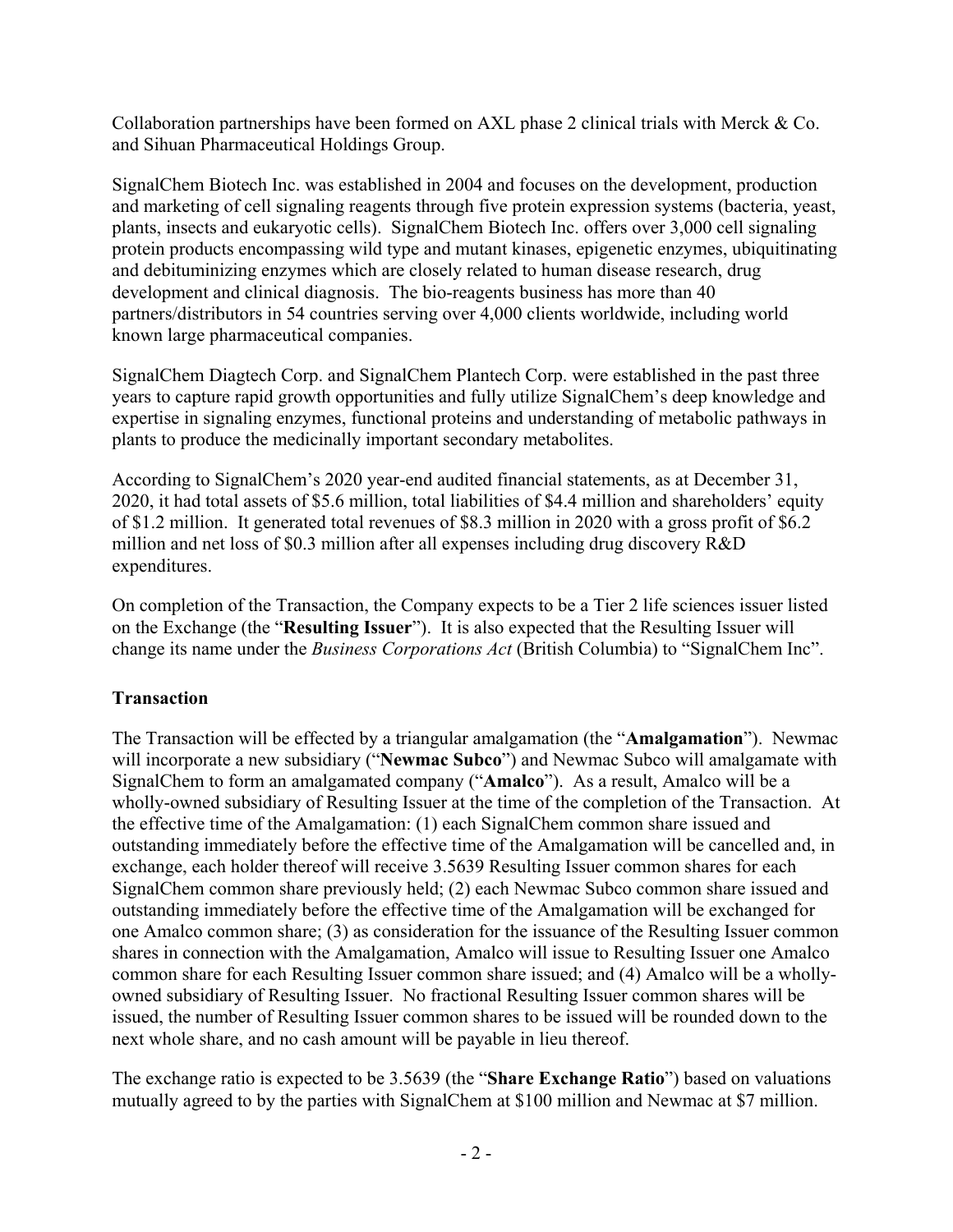SignalChem has granted options to acquire an aggregate of 3,306,100 SignalChem common shares and such options will roll-over into options to acquire 11,782,610 Resulting Issuer common shares based on the Share Exchange Ratio. SignalChem has also issued warrants to acquire an aggregate of 171,428 SignalChem common shares and such warrants will roll-over into warrants to acquire 610,952 Resulting Issuer common shares based on the Share Exchange Ratio. Also, it is expected that the Resulting Issuer will issue share options to eligible persons in accordance with the Resulting Issuer's share option plan and applicable Exchange policies.

SignalChem currently has 37,810,152 common shares issued and outstanding. Newmac currently has 9,716,042 common shares issued and outstanding.

Upon completion of the Transaction, including the Concurrent Financing and the Debt Settlement, both of which as described below, (1) based on the minimum of \$10 million in gross proceeds from the Concurrent Financing, the current Newmac shareholders are expected to own approximately 6.46% of the Resulting Issuer common shares, the current SignalChem shareholders are expected to own approximately 82.56% of the Resulting Issuer common shares, and the Concurrent Financing shareholders are expected to own approximately 8.50% of the Resulting Issuer common shares, all on a non-diluted basis; and (2) based on the maximum of \$20 million in gross proceeds from the Concurrent Financing, the current Newmac shareholders are expected to own approximately 5.96% of the Resulting Issuer common shares, the current SignalChem shareholders are expected to own approximately 76.09% of the Resulting Issuer common shares, and the Concurrent Financing shareholders are expected to own approximately 15.67% of the Resulting Issuer common shares, all on a non-diluted basis.

If an agent is engaged in connection with all or a portion of the Concurrent Financing, it is expected that the agent would receive agent's warrants as is customarily paid for such a transaction. The Concurrent Financing may also involve the payment of finder's fees as permitted by Exchange policies.

# **Arm's Length Transaction**

The Transaction constitutes an arm's length transaction and the Transaction will be subject to shareholder approval, such approval is expected to be obtained at a shareholders' meeting or by written consent, subject to Exchange acceptance. As the Transaction will be arm's length, minority shareholder approval by way of a shareholders' meeting is not expected to be required under Exchange Policy 5.9 and Multilateral Instrument 61-101 – *Protection of Minority Security Holders in Special Transactions*. SignalChem shareholder approval will also be required for approving the Transaction. SignalChem is unrelated and "arm's length" to Newmac and the Transaction was negotiated at arm's length. One of the current directors of SignalChem, Gong (Michael) Chen, was formerly a director of Newmac. Mr. Chen was a director of Newmac from January 2012 until March 2021. Mr. Chen has been a director of SignalChem since January 2016. Mr. Chen was not a director and was not involved with Newmac when the Transaction was negotiated and therefore the Transaction is considered to have been negotiated at arm's length.

Newmac is currently controlled by Real Flourish Holding Limited ("**Real Flourish**") and 0979595 BC Ltd. ("**595BC**"). Real Flourish is a corporation wholly-owned by Hanxin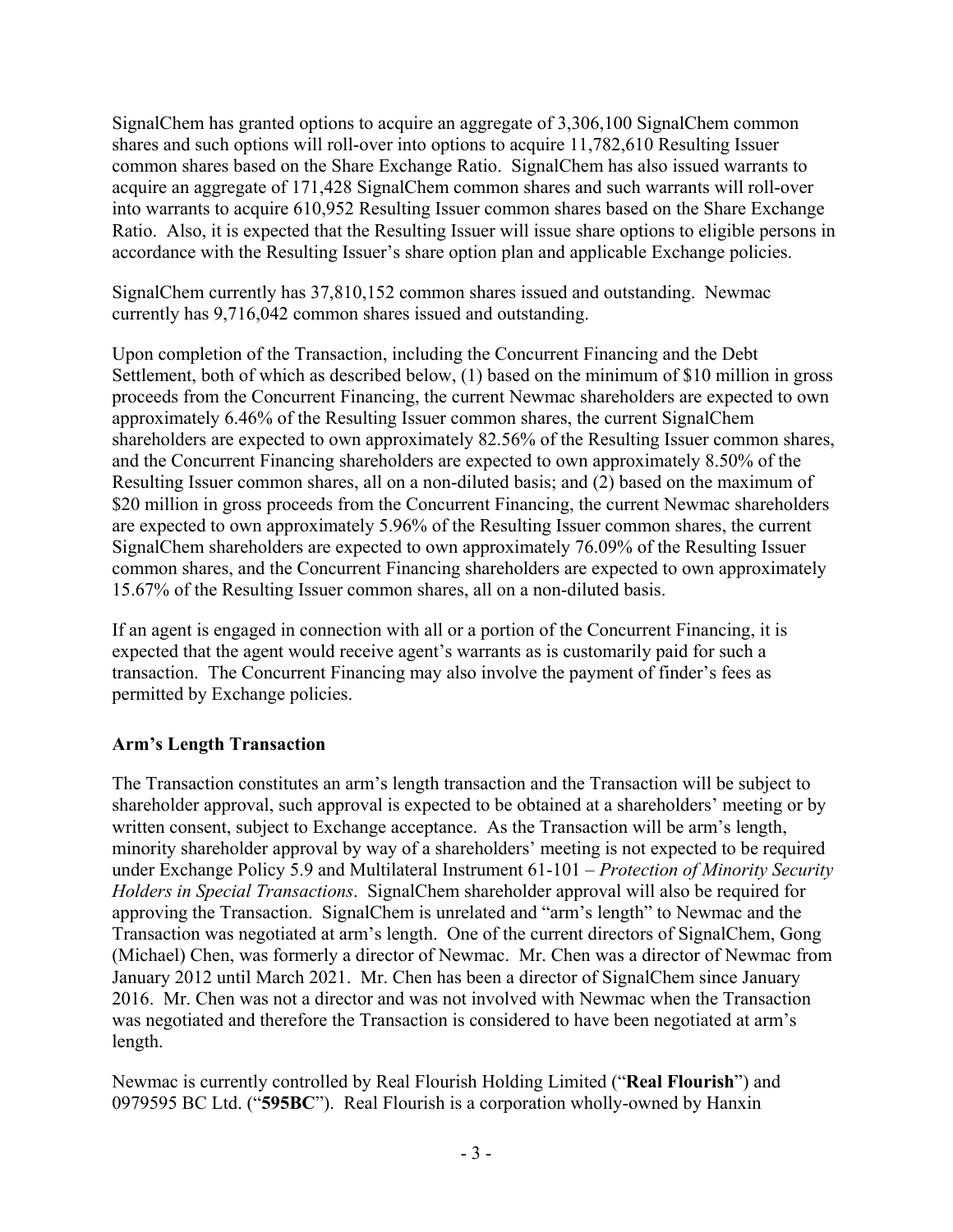(Harrison) Wu, who is a director and an officer of Newmac. Real Flourish owns 4,500,000 common shares of Newmac, representing 46.3% of the issued and outstanding common shares of Newmac. 595BC is a corporation owned by Tao Peng, the brother-in-law of Hanxin (Harrison) Wu. 595BC owns 2,950,000 common shares of Newmac, representing 30.4% of the issued and outstanding common shares of Newmac.

As part of the Transaction, Newmac will settle all amounts due and owing to Hanxin (Harrison) Wu, who is currently a director and officer, as well as a control person of Newmac, and other related parties to Newmac, of a total of \$601,386 through the issuance of 834,679 Newmac common shares at a price of \$0.7205 per share (the "**Debt Settlement**").

No deposit, advance or loan has been made or is required to be made under the Agreement.

# **Principals and Insiders of the Resulting Issuer**

The board of directors of Newmac currently consists of three members: Hanxin (Harrison) Wu, Ze Yong (Allan) Wu, and Karmen Wu.

Upon completion of the Transaction, the board of directors of the Resulting Issuer is expected to consist of six members as follows: Jun Yan, Antonius (Toni) Schuh, Yu (Dennis) Xia, Ariel Lowrier, Brian Causey and Hanxin (Harrison) Wu. Of these six directors, four are expected to be independent directors: Mr. Schuh, Mr. Xia, Mr. Lowrier and Mr. Causey. As the current size of the board of directors of Newmac is three members, Newmac expects to enlarge the board size to six members at its shareholders' meeting expected to be held in the first half of 2022.

The management of Newmac currently consists of the following: Hanxin (Harrison) Wu as Chief Executive Officer, President and Secretary and Valent Chan as Chief Financial Officer.

Upon completion of the Transaction, the management of the Resulting Issuer will consist of the following: Jun Yan as Chief Executive Officer, Gong (Michael) Chen as Chief Financial Officer, and Zaihui Zhang as Chief Scientific Officer and Vice-President, Research Development.

The Resulting Issuer is not expected to have any control persons.

The proposed Resulting Issuer board and management will have a strong mix of biotech industry expertise and public company experience. The backgrounds for the proposed board and management members are as follows:

# *Jun Yan – Director and Chief Executive Officer*

Mr. Yan is founder, Chairman and President of SignalChem. He has over 20 years of experience specializing in cell signal transduction and cancer biology. He has expertise in high throughput screening against validated enzyme targets including protein kinases. Prior to co-founding SignalChem Pharmaceuticals Inc. in 2004, Mr. Yan held senior research positions at Kinetek Pharmaceuticals Inc. and QLT Inc., where he was playing leading roles in novel drug target validation and pipeline development of kinase inhibitors. With his leadership, Mr. Yan has built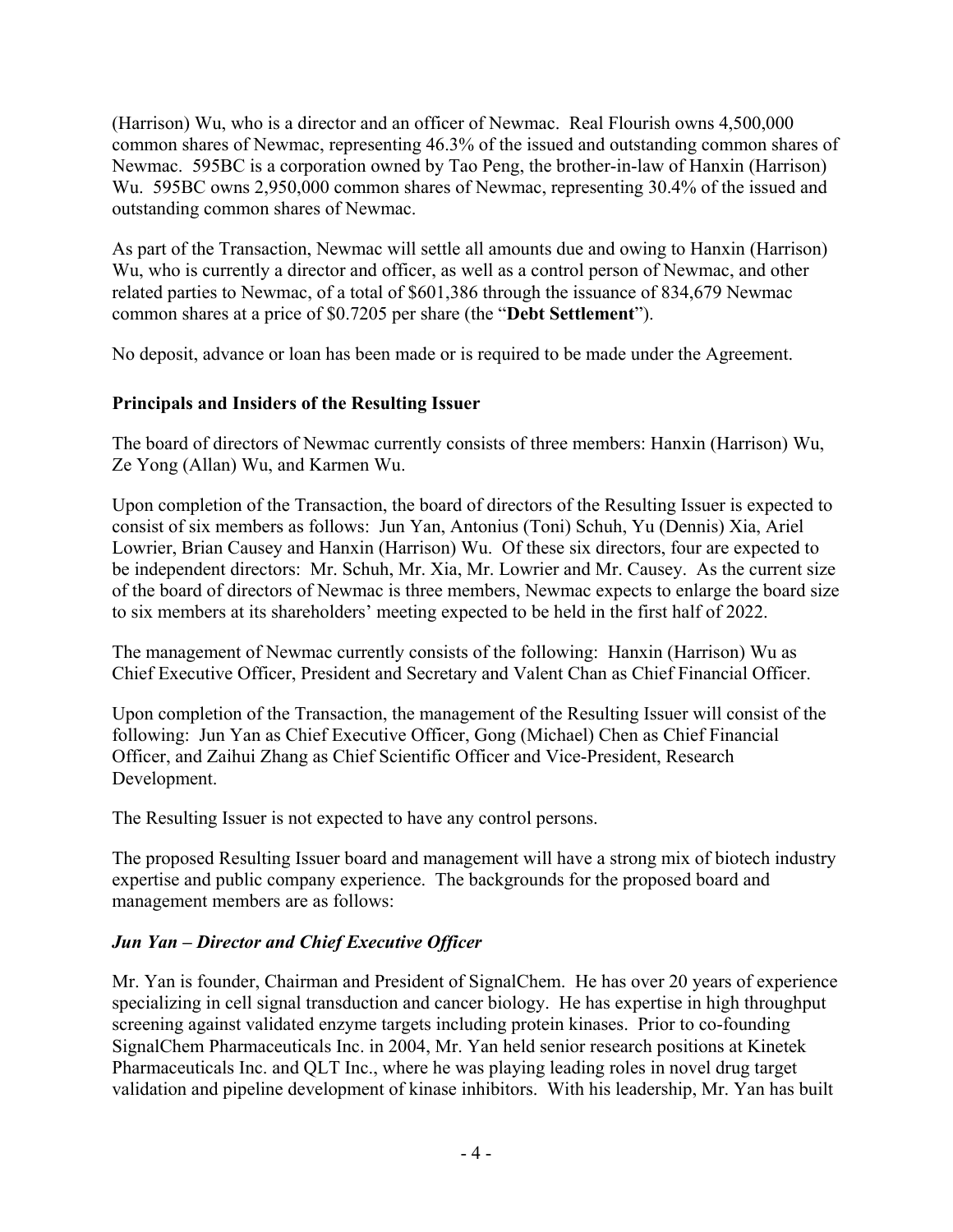SignalChem's bio-reagents business into a profitable enterprise with higher than 20% annual increase in revenue, which has been a leading supplier of cell signaling bio-reagents for drug discovery and biomedical research. In 2010, Mr. Yan co-founded MetaSignal Therapeutics Inc., a company focusing on developing and commercializing anti-cancer drugs targeting CAIX, a well-known cancer related enzyme, and was merged into SignalChem in 2012. Mr. Yan brings to SignalChem expertise in kinase biology and has been the driving force of the SignalChem's kinase-focused drug discovery platform.

## *Antonius (Toni) Schuh – Independent Director*

Dr. Schuh is a founder of Global Source Ventures. He has over 20 years of executive leadership experience in the biotechnology, healthcare and life sciences industries and has served as CEO of five life sciences companies, including Arcturus Bioscience, AviaraDx (now bioTheranostics), Sequenom (NASDAQ: SQNM), Sorrento Therapeutics (NASDAQ: SRNE) and Cardiff Oncology (NASDAQ: CRDF, formerly Trovagene). In each case, Dr. Schuh developed company strategy based on a focused value proposition, oversaw the execution of such strategy, and secured funding to achieve transforming milestones, including multiple product launches. Based in San Diego, California, Dr. Schuh is a certified pharmacist and earned his Ph.D. in pharmaceutical chemistry from the University of Bonn, Germany.

# *Yu (Dennis) Xia – Independent Director*

Dr. Dennis Xia is a board director and Senior Vice President of Akeso, a biopharmaceutical company listed on Hong Kong Stock Exchange (9926.HK). Dr. Xia has over 20 years of management experience in international pharmaceutical companies. He excels in pharmaceutical product development, cGMP regulations and quality management system, and regulatory affairs. Prior to joining Akeso Biopharma, Dr. Xia served as associate director, product development at Apotex, Inc., the largest pharmaceutical company in Canada, and as the global quality director at Albany Molecular Research Inc. He led or participated in FDA approval for more than 30 drugs in the U.S. and has also led the development of the first generic Lipitor drug to be approved in a number of countries. Dr. Xia obtained his bachelor's degree in applied chemistry from Peking University and later obtained his Ph.D. in chemistry from the University of Wales in the U.K.

### *Ariel Louwrier – Independent Director*

Dr. Louwrier started his scientific career at ABgene Ltd (U.K.) in 1995 and oversaw the production of novel PCR-related products and their manufacture until late 2002, highlighted by patent US6479264B1 that allowed the company to enter the real-time PCT market effectively. In 2003, he was appointed President of Stressgen Bioreagents, based in Victoria, Canada, where he grew the company until its sale to Ampersand Ventures (USA) and subsequently Assay Designs Inc (USA). Preferring to stay in Victoria, he founded StressMarq Biosciences in 2006 while consulting for a variety of research reagent and service-based companies. In subsequent years, he oversaw the development and manufacture of new fibrillar prion-like protein preparations for neurodegenerative research as well as numerous other product lines. As a result of this work, he founded Synapss Therapeutics Inc., a therapeutic company aimed at providing solutions to Parkinson's disease, and based on an antibody capable of inhibiting alpha synuclein aggregation. He is the author of 16 peer-reviewed publications, and holder of several patents.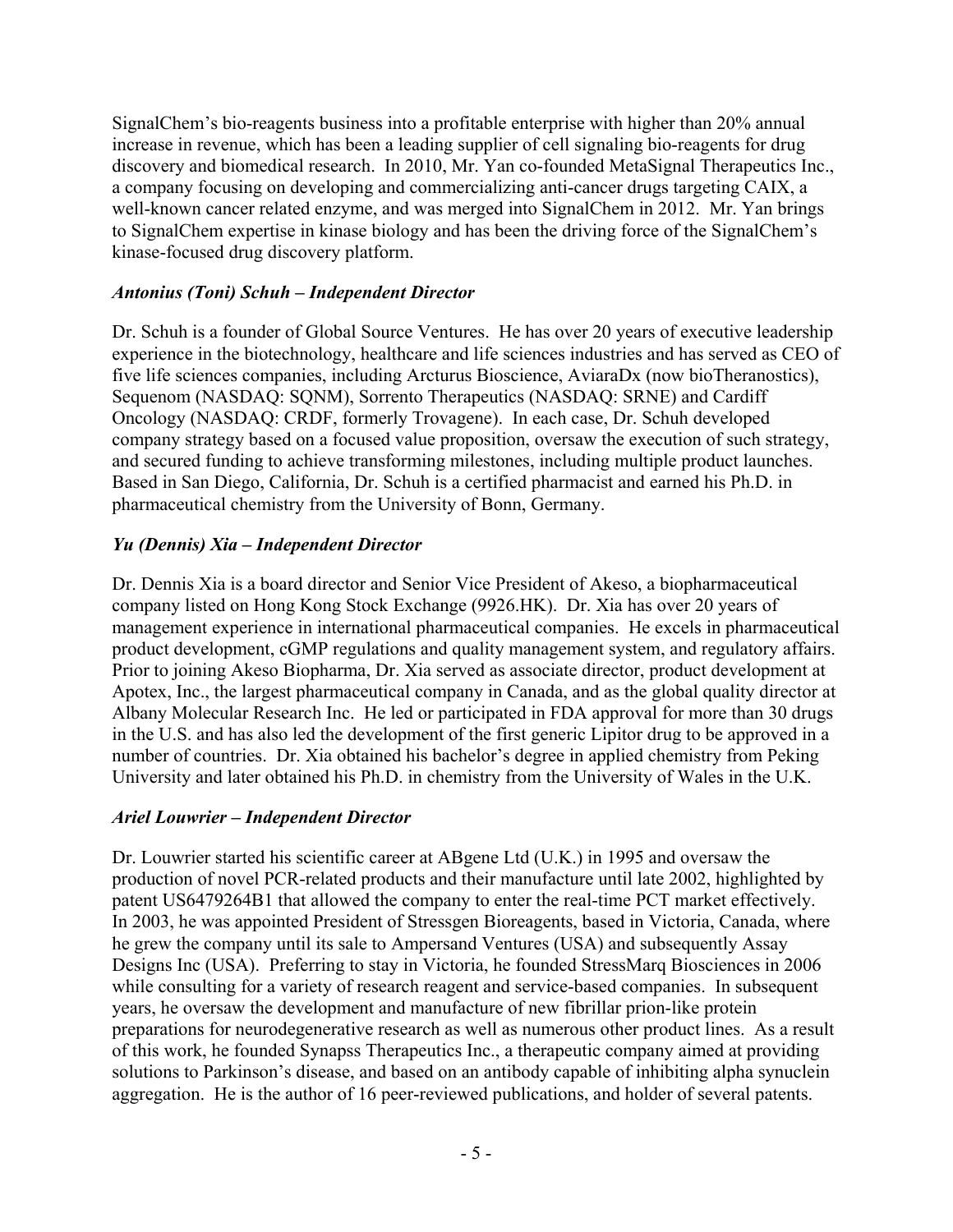He was made a Corporate Fellow of the Cell Stress Society International in 2018 as well as owning and teaching at the non-profit martial arts organization, Jindokai Karate, for the last six years. Dr. Louwrier received his Ph.D in Biochemistry from the University of Kent in the U.K. in 1992. He also completed the postdoctoral fellowship at Massachusetts Institute of Technology (MIT) in 1994.

## *Brian Causey – Independent Director*

Mr. Causey is a financial executive with over 30 years' experience in finance, accounting, operations and management with an extensive background in public accounting. Mr. Causey was previously a partner of KPMG LLP and, after leaving public practice, he became the Vice President of Finance for the public international fishing company, BC Packers. He has also owned and operated an international transportation (trucking) company, operating in Canada and the USA. Mr. Causey then joined Hunter Dickinson Inc. and became Vice President of Project Finance where he was involved with 10 public companies and raised over \$200 million in financings for these companies. Mr. Causey has acted as a board director of a number of pubic companies, the most recent of which was Nanotech Security Corp., a company specializing in anti-counterfeiting technologies for world currencies. Mr. Causey is a Chartered Accountant (CPA/CA) and earned a Bachelor of Commerce degree from the University of British Columbia, with a specialty in finance and accounting.

# *Hanxin (Harrison) Wu – Director*

Mr. Wu is currently the Chairman and CEO of Newmac and has more than 20 years of experience managing medium to large size businesses. Mr. Wu is a successful entrepreneur and investor demonstrating a track record of investing, developing and managing businesses in areas of healthcare, EV battery, industrial, real estate and finance. Mr. Wu is experienced with business development, strategy planning, corporate management and financial investment.

# *Gong (Michael) Chen – Chief Financial Officer*

Mr. Chen has more than 25 years of experience in finance management, mergers & acquisitions, financing and business development in a cross-culture environment. He is currently the managing director of DoubleOcean Financial Group, a financial advisory firm that facilitates the cross-border investments between North America and China. Mr. Chen has extensive experiences with public companies listed on the TSX and the Hong Kong Stock Exchange in the capacity of director of board and/or CFO, including two biotech companies and several mining companies. He served as VP Finance of a mining company with investments of \$700 million in Yukon between 2012 and 2014. He currently sits on the boards of a financial services company, G-Resources Group Ltd., listed on the Hong Kong stock exchange, and a non-profit long-term care organization. Prior to moving to Canada, Mr. Chen worked in various management positions for eight years at Honeywell International and United Technologies in the United States, two Fortune 500 companies. Mr. Chen received his Bachelor's degree in International Finance from Peking University and his Master's in Business Administration from the University of Arizona, USA. He is a Certified Public Accountant in the United States.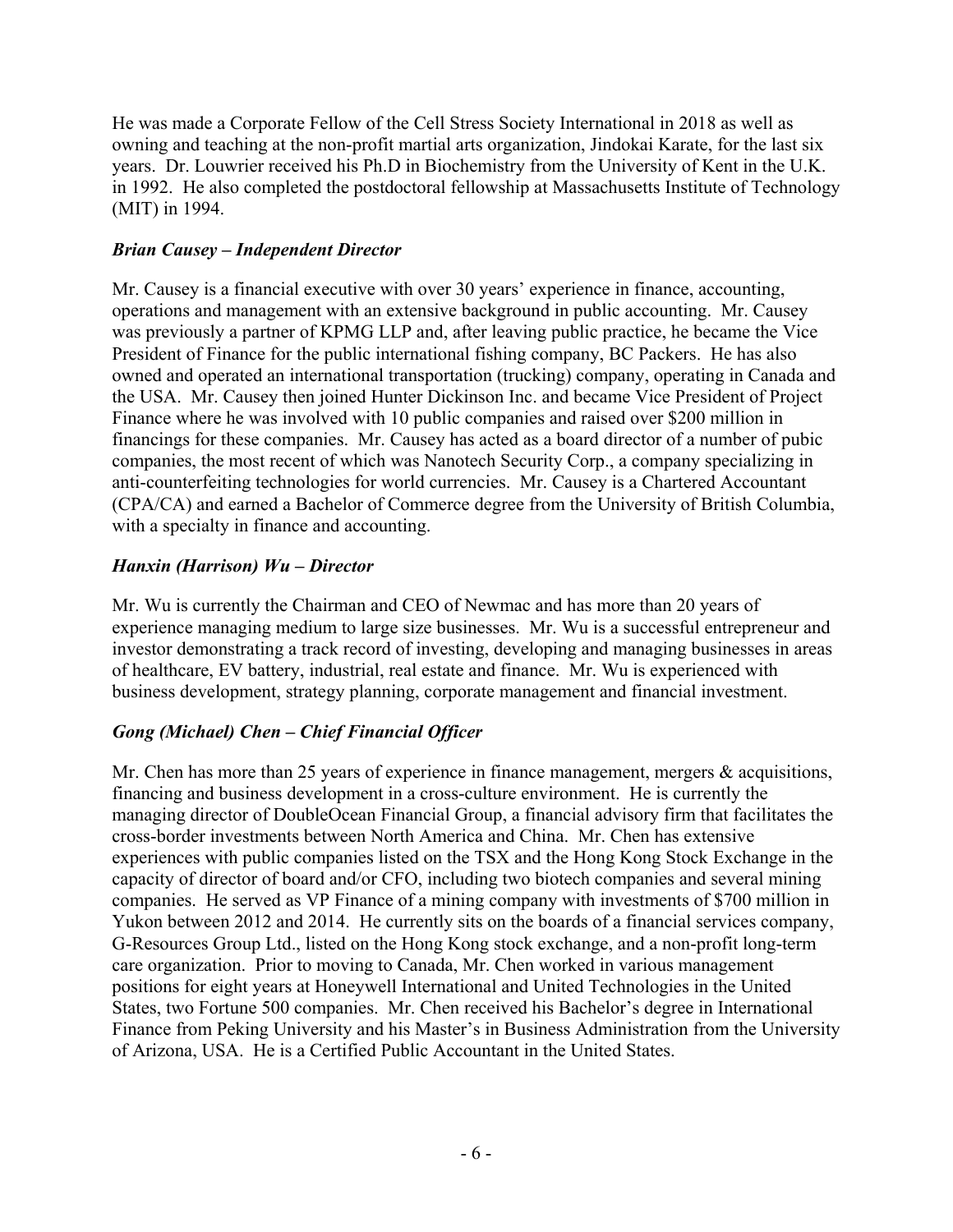## *Zaihui Zhang – Chief Scientific Officer and Vice-President, Research Development*

Dr. Zhang is a co-founder of SignalChem. He has over 25 years of experience in the development of novel targeted therapies. He has led a wide range of therapeutic programs across different disease areas and has experience working with different classes of biological targets including protein kinases, metallo-enzymes, sodium channels, and transporters. Dr. Zhang has led several therapeutic programs that have been successfully acquired by or partnered with top tier multinational pharmaceutical companies and biotech companies during his tenures at Xenon Pharmaceuticals Inc. and Kinetek Pharmaceuticals Inc. He had important roles in advancing four small molecules from the discovery stage to the clinical stage. He is a co-author of more than 30 scientific publications and is an inventor/co-inventor of more than 80 patents and patent applications. He brings to SignalChem expertise in all stages of drug discovery including hit-tolead, lead optimization, preclinical development, project management and leadership, and intellectual property. Dr. Zhang received his Ph.D. in chemistry from the University of British Columbia.

The Resulting Issuer is expected to appoint a new corporate secretary and possibly other officers upon completion of the Transaction and further details of such appointments will be announced in a subsequent news release.

### **Concurrent Financing**

As part of the Transaction, prior to the Amalgamation, SignalChem expects to complete a private placement of common shares (or subscription receipts convertible into common shares upon satisfaction of certain escrow release conditions) at a price of approximately \$2.5678 per SignalChem share (resulting in an effective price of \$0.7205 per Newmac common share based on the Share Exchange Ratio and the valuations mutually agreed to by the parties) for gross proceeds of a minimum of \$10 million to a maximum of \$20 million (the "**Concurrent Financing**").

Under the Amalgamation, the SignalChem common shares issued under the Concurrent Financing will be exchanged for Resulting Issuer common shares. The prospectus exemption for the issuance of Resulting Issuer common shares in exchange for SignalChem common shares under the Amalgamation is expected to not subject the Resulting Issuer common shares to a fourmonth hold period.

If an agent is engaged in connection with all or a portion of the Concurrent Financing, it is expected that the agent would be paid a cash commission, agent's warrants, and other fees that are customarily paid for such a transaction. The Concurrent Financing may also involve the payment of finder's fees as permitted by Exchange policies.

The net proceeds of the Concurrent Financing will primarily be used by the Resulting Issuer to conduct planned Phase 2 clinical trials in Canada and in the United States with non-small cell lung cancer patients in combination with Keytruda, Merck's anti-PD-1 antibody; to develop new targeted therapies with other cancer related biological targets; to expand the bio-reagent business and the in vitro diagnostic business; to enhance intellectual property position; and general corporate and working capital purposes.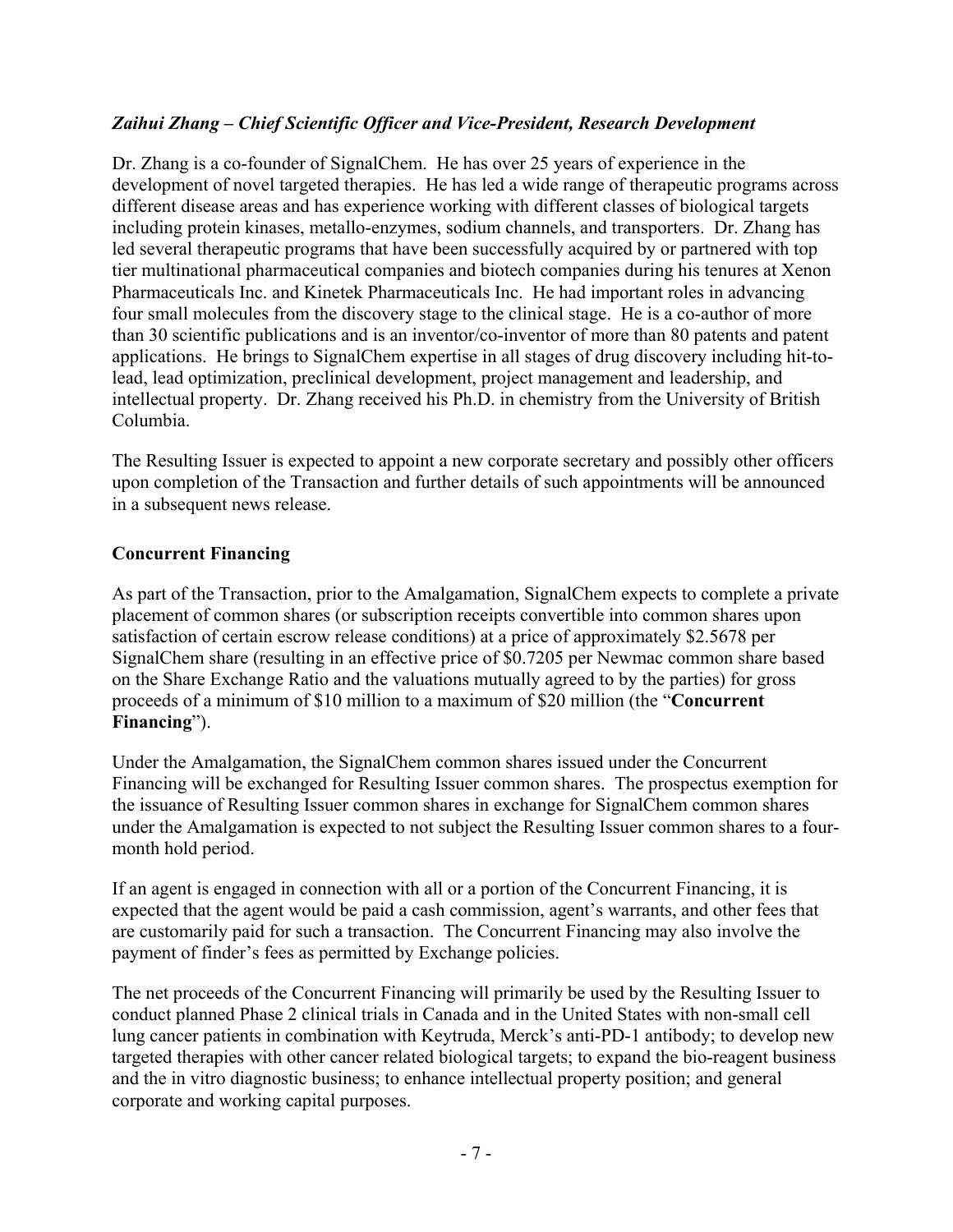## **Transaction Conditions**

Pursuant to the Agreement, the material mutual conditions precedent include: (1) shareholders of Newmac and SignalChem approving the Transaction; (2) the Exchange conditionally accepting the Transaction; (3) obtaining all other requisite consents and approvals to complete the Agreement and the Amalgamation; (4) not having dissent rights with respect to the Amalgamation exercised by SignalChem shareholders representing 5% or more of the SignalChem shares; (5) SignalChem completeing the Concurrent Financing; and (6) Newmac entering into the Debt Settlement. Each of Newmac and SignalChem have respective condition precedents that are customary for a transaction of this type such as performance of covenants, delivery of completion documents, and no material adverse changes having occurred in respect of each of the parties.

Prior to the Amalgamation, a finder's fee of 1,134,305 SignalChem common shares will be issued to DoubleOcean Financial Group Ltd., a company controlled by Gong (Michael) Chen, an independent director of SignalChem (the "**Finder's Fee**"). The Finder's Fee is expected to be within the finder's fee limitations set out in Exchange Policy 5.1.

Newmac's non-material Chinese subsidiaries, Newmac (Shenzhen) Co. Ltd. and Newma (Guangzhou) Technology Co. Ltd., were involved in exploring the skin care business in China, but have ceased operations. Newmac is in the process of dissolving these two Chinese subsidiaries and their dissolution is expected prior to completion of the Transaction.

After completion of the Transaction, the Resulting Issuer intends to use commercially reasonable best efforts to dispose all of its mining assets that Newmac currently holds.

# **Sponsorship**

Sponsorship for the Transaction may be required. Unless the Concurrent Financing is brokered, or a certain portion of it is brokered, and a due diligence letter to provided by the agent, sponsorship would be required unless a waiver from the sponsorship requirement is available. Newmac intends to apply to the Exchange for waiver from the sponsorship requirement. No sponsor has been retained in connection with the Transaction at this time.

# **Trading Halt**

Trading of Newmac's listed shares on the Exchange was halted at the request of Newmac on May 11, 2021 in advance of the announcement relating to the letter of intent for the Transaction. The closing price for Newmac's common shares was \$0.285 per share when trading was halted. It is expected that the trading halt will continue until completion of the Transaction.

### **Further Information**

For further information, please contact Valent Chan, CFO, at telephone 778.288.3252.